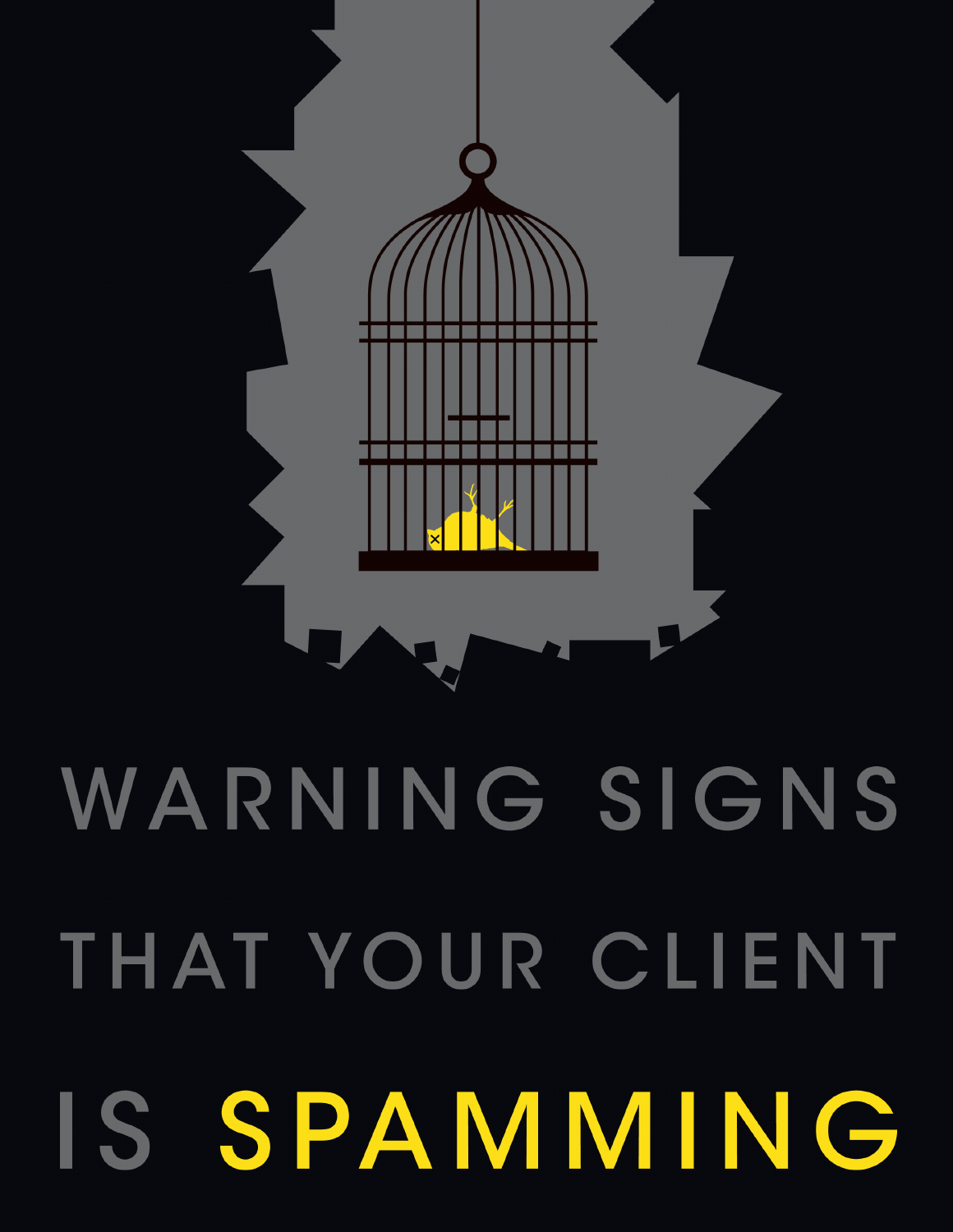MailChimp

warning signs that your client is spamming

# HELLO.

We originally created MailChimp to help creative agencies (web developers, freelancers, advertising agencies and more) send beautiful HTML email campaigns on behalf of their clients.

Now, we manage more than 300,000 MailChimp users with millions of subscribers. So we've helped a lot of agencies help their clients with email.

Unfortunately, this also means we've had to shut down a lot of agencies for their clients' bad email-marketing practices: sloppy list management, poorly designed emails, purchased and old lists. These bad practices get the client—and the agency—reported for spamming, and often blacklisted. In some cases, we've seen people's mistakes tarnish their reputation and follow them, even when they move from server to server or switch email-marketing services.

Luckily, most email-marketing nightmares like this are preventable. You just need to recognize the warning signs and learn how to deal with them.

## WHAT EXACTLY IS SPAM?

Seems like a silly question—we all receive spam, and we all know what it is. But do you know the technical definition? Learn it, so that when challenged by a stubborn client, you can easily explain to them why they're spamming.

Email is spam if it's:

- 1. Unsolicited (the recipient didn't opt in for it) and
- 2. Sent in bulk (it's part of a larger collection of messages that all have substantively identical content).

Spamhaus Definition of Spam: http://www.spamhaus.org/definition.html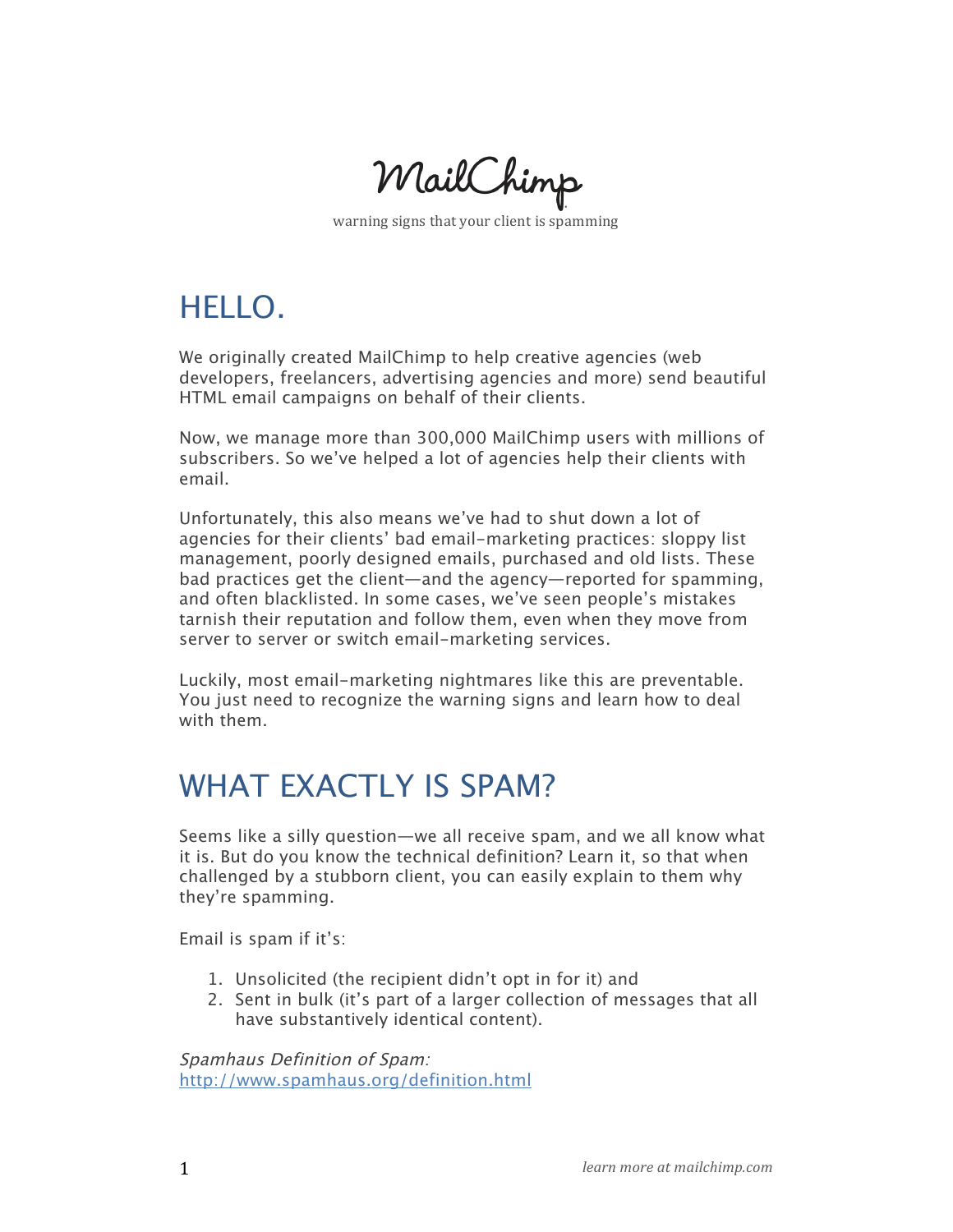Some clients will argue, "I send unsolicited emails to prospects all the time from my computer." You can tell them that's not spam, because it wasn't sent it bulk to 500 other prospects.

Some clients will say, "But I get spam all the time—how come I can't send it too?" Sounds extremely stupid, but most newbie email marketers actually think spammers are doing something that technically makes it legal and okay to send spam. Like there's some kind of "spam license" you can apply for. Just explain to your clients that most spam is actually sent illegally, via virus infected, hijacked computers called **botnets**, and they'll get the picture.

## SPAM COMPLAINTS AND FEEDBACK LOOPS

Whenever a client sends a bad email campaign, the recipients will click the "Report spam" button in their email programs. Most people think nothing of it—they figure it just teaches their spam filter to throw away the email. But here's what really happens behind the scenes:

- 1. A complaint is sent to their ISP (like AOL, Yahoo, Comcast, etc.). The report has a copy of the email in it.
- 2. The ISP scans the email's header and tracks down the originating server
- 3. The ISP sends us a feedback loop (FBL) warning.
- 4. If an email campaign causes too many spam complaints (about one per thousand recipients), the ISP blocks future emails from the sending server.

Feedback loops (FBL) like the one described above are being used more and more by large ISPs. The reason is simple: ISPs are dealing with billions of pieces of spam a day. They can't sort through what's legit and what isn't—technology can only sort through so much. So they put the ultimate decision in the hands of the recipients. If a recipient says it's spam (even if they opted in for it), then it's spam. End of story. Of course people make mistakes, which is why they set thresholds for complaint levels before blocking senders. But the point is that the technical and legal definitions of spam don't matter so much anymore. All that matters is what recipients think is "unwanted" or not. So your clients better be sending stuff that people specifically requested.

This is why email-marketing services like MailChimp are set up to receive FBL alerts from ISPs. Then we automatically clean complainers from your list. Too many complaints from one campaign, and we can get blocked. And since you're sharing our system with tens of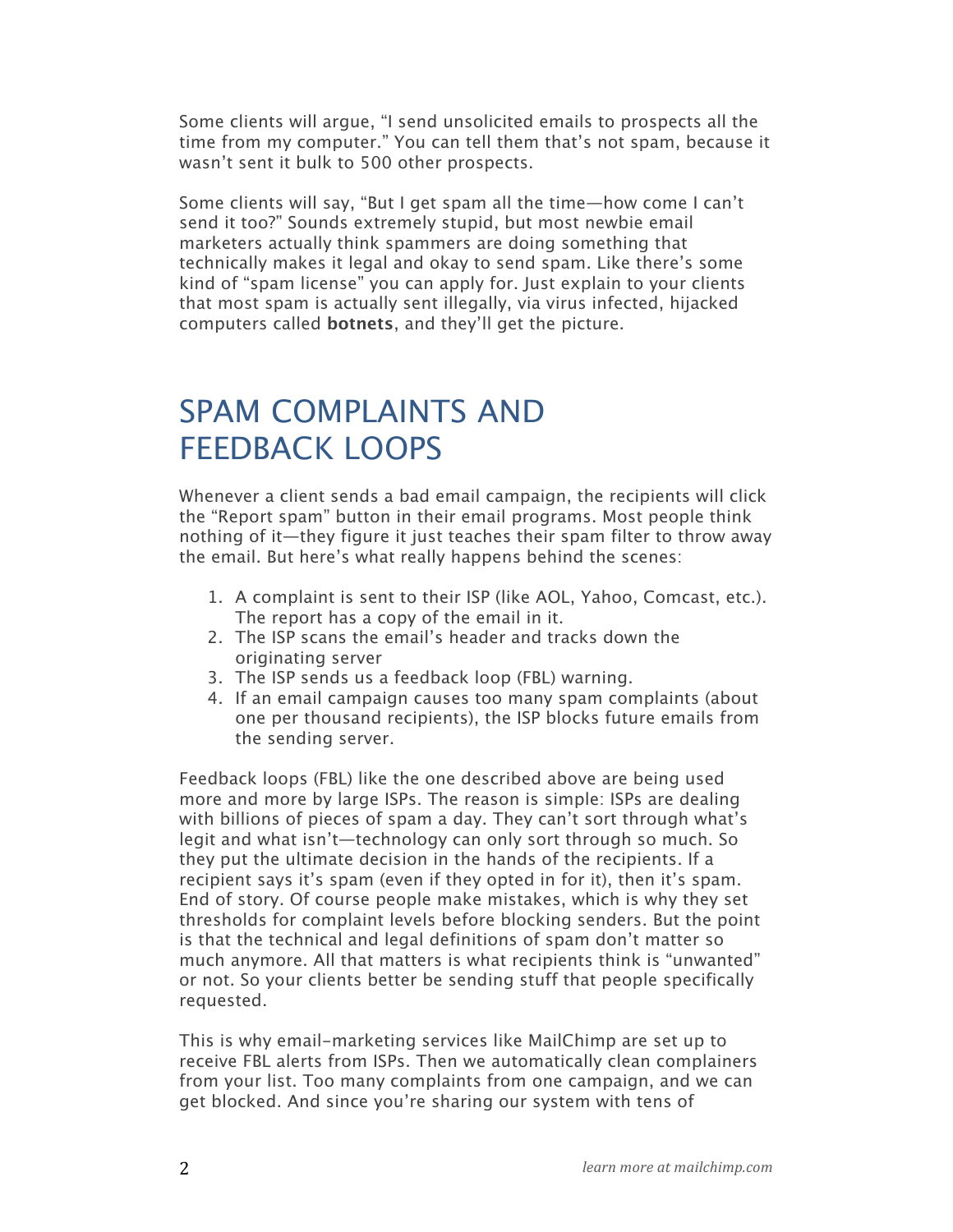thousands of other users from around the globe, we have to be rigorous about monitoring FBL complaints.

You know how they say you're more likely to die in a car accident than a plane crash? Same concept with abuse complaints. You may think your client is safe and sound as long as they're not sending nasty pharmaceutical or online gambling spam. But it's far more likely you'll get blocked by ISPs because of complaints from your own subscribers about seemingly innocent newsletters. So it's important to know why people complain and how to prevent it.

# CAUSES OF ABUSE COMPLAINTS

Here are the most common reasons we end up having to shut down and agency's client for too many spam complaints:

#### **Old lists (surprise factor)**

If your client has been collecting email addresses on their website for years and this is their first email campaign to the list, some people won't remember the client ("Who the heck are you, and how'd you get my email address?!?") These people will report you for spamming. You want to avoid the surprise factor as much as humanly possible with email marketing.

#### **Spam traps**

Some ISPs take old email addresses that they assume aren't being used anymore, and they post them to public websites. Then they wait for spam-bots to scrape them, and spam them. As soon as they get spam to one of these spam trap addresses, they block the spammer. This is why you never send to a list more than a year or two old. It's also why you should never buy an email list, and why you should never scrape emails off of websites. The spam-trap effect is devastating and fast.

#### **Tradeshow lists**

When people attend a tradeshow, they usually buy their tickets online and submit their email address. The host them gives their email address to the companies that are exhibiting at the show. Companies can theoretically use this list to find prospects who plan to attend the show, and reach out to them. That's fine, as long as the communication is one-to-one. But if they send an email campaign to the entire list, it's spam, and they'll get reported for it.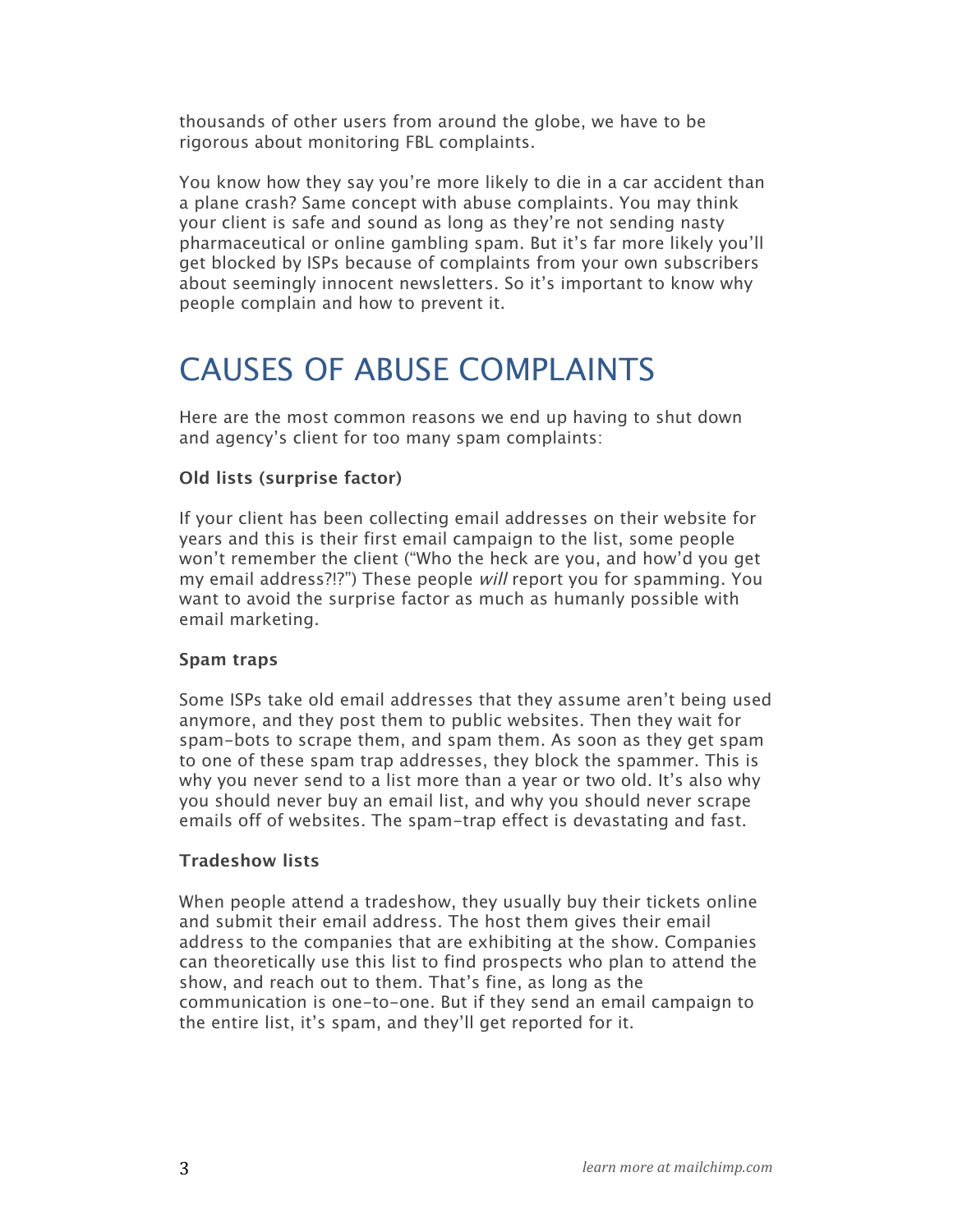#### **Outlook address book dumps**

This one's extremely common with small businesses that don't have big fancy customer databases. They just manage everything in their Microsoft Outlook address book. The problem is that their address book won't let them export a list of "only my customers" or "only people who opted in for email marketing." It exports everybody, including "grandma, that dude I met at a tradeshow five years ago, my ISP tech support that I emailed two years ago, and my ex-wife." These people will report you for spam. It's not limited to small businesses, either. You may tell your client that you're prepping the big campaign and need their customer email list. Your client will then ask the company sales team to hand over their customer lists ASAP. Guess what the sales team is going to do—dump their entire address book and send it along. They probably won't take the time to sort opt ins vs. non-opt ins.

#### **Salesforce dumps**

This is similar to the address book dump but at least you have some sort of classification (theoretically) of emails lists. Be on the lookout for clients who dump all their different lists into one big one. Ask them if they combined their prospects, leads, qualified leads, customer and subscriber lists—and then tell them how dangerous that is.

#### **Purchased lists**

It's a no-brainer that purchasing 30 million emails from some seedy offshore company is a bad idea. The thing is, most clients buy lists from local networking organizations, or tradeshows, or publications they advertise in. They sound innocent and totally legit. And sometimes, the intent of the list seller is to let you send one-to-one communications (not spam). But in reality, most people buy those lists to send unsolicited, bulk email. So ask your client if the list was purchased. If they say yes, then whoever sold them the list needs to send the bulk emails. Or, the client needs to send totally different emails, one at a time. Unacceptable responses to this question include "But this list is all legit" and "But this list is all opt-in" and "But this list was expensive" and "But this list came from a reputable industry source that everyone knows."

#### **Organization lists**

Your client may be a member of a realtor organization or a local business group. Organizations will often give you their membership directory when you join. This is for one-to-one networking, not mass subscribing them to email marketing. The most vicious spam complaints often come from these lists, because your client's competitors just might be members of the same organizations.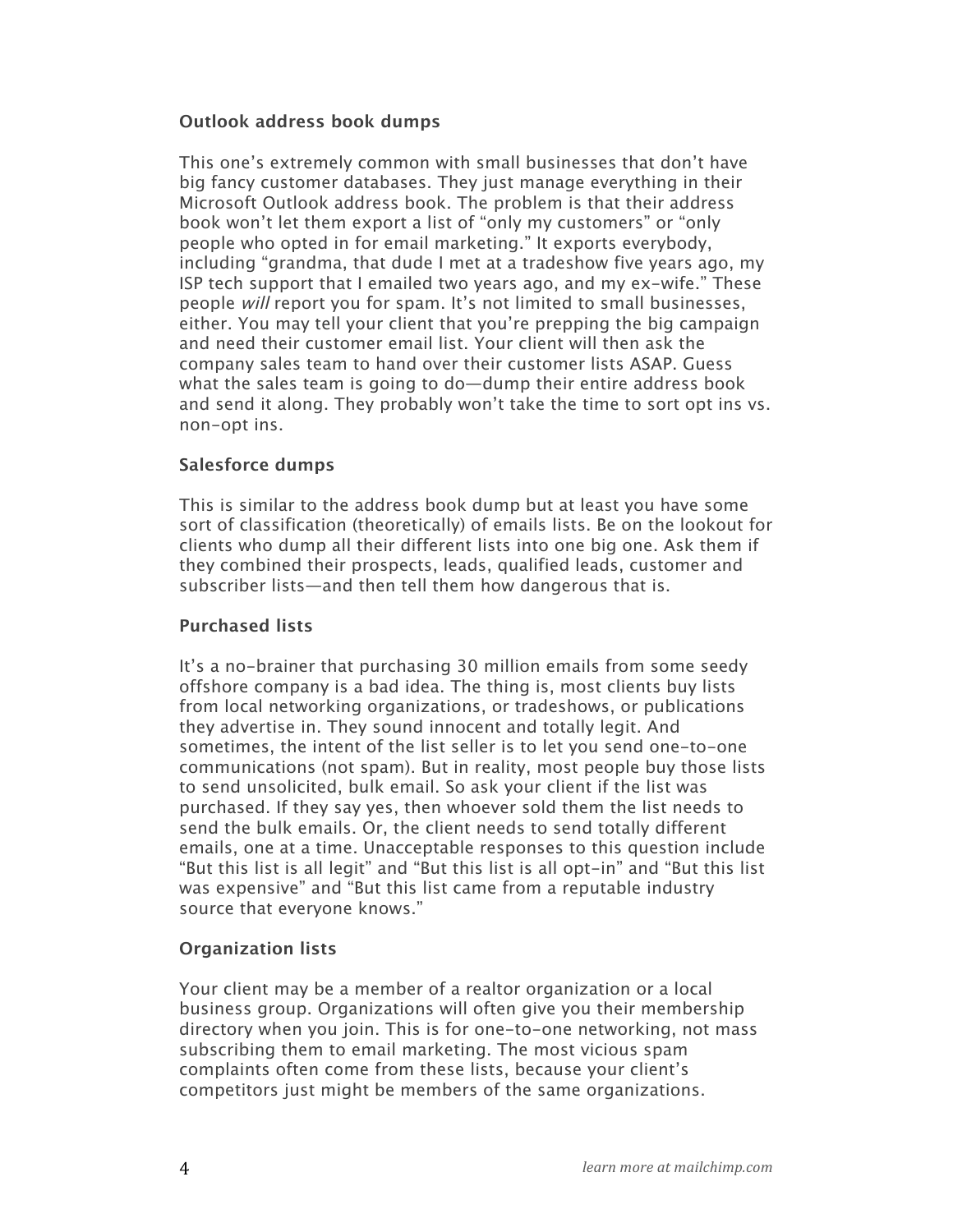#### **Chambers of Commerce lists**

When you see a small or new company that has an inexplicably large email list, it's probably from their local chamber. Again, these lists are for one-to-one networking with other business owners—not mass email marketing.

#### **Lists from previous ESPs**

If you're helping a client switch from another ESP to MailChimp, make sure they're exporting the latest *clean* version of their subscriber list. Some clients will mistakenly export their entire list (even those who previously unsubscribed, or bounced). In those cases, you'll need to download the full list, plus the unsub list and the bounce list, then manually clean them before importing into MailChimp.

## PROBLEM INDUSTRIES

Now that we all know what spam is, what happens when it gets reported, and how people report it, let's look for the warning signs that your client is spamming.

Over the years, we've identified a few industries that tend to generate more spam complaints and deliverability issues than others. We've got nothing against the people in these industries, but if you're working with one of these types of clients, be on the lookout for warning signs:

#### **Real estate**

We see lots of real-estate agents and development companies try to use lists that they get from their local Chamber of Commerce, or from local real-estate organizations. These lists are indeed often meant for networking (one-to-one) but not for contacting in mass. Another common reason realtors get into trouble is through their website contact forms. For example, sometimes they'll have a "Contact me" form, where a prospective homebuyer wants to ask a question about a home listing on the agent's website. After submitting one question to the form, the person gets subscribed to an email-marketing list. The agent assumes they have permission to send regular emails from one little question. Since people are only in the market to buy a home for a limited time, you can understand why they get mad when they keep receiving emails from an agent months after they bought their home.

#### **Photography**

We love photographers, but they have a resource called Adbase that they use to contact creative directors around the world and send them their work. This system used to wreak all kinds of havoc on MailChimp.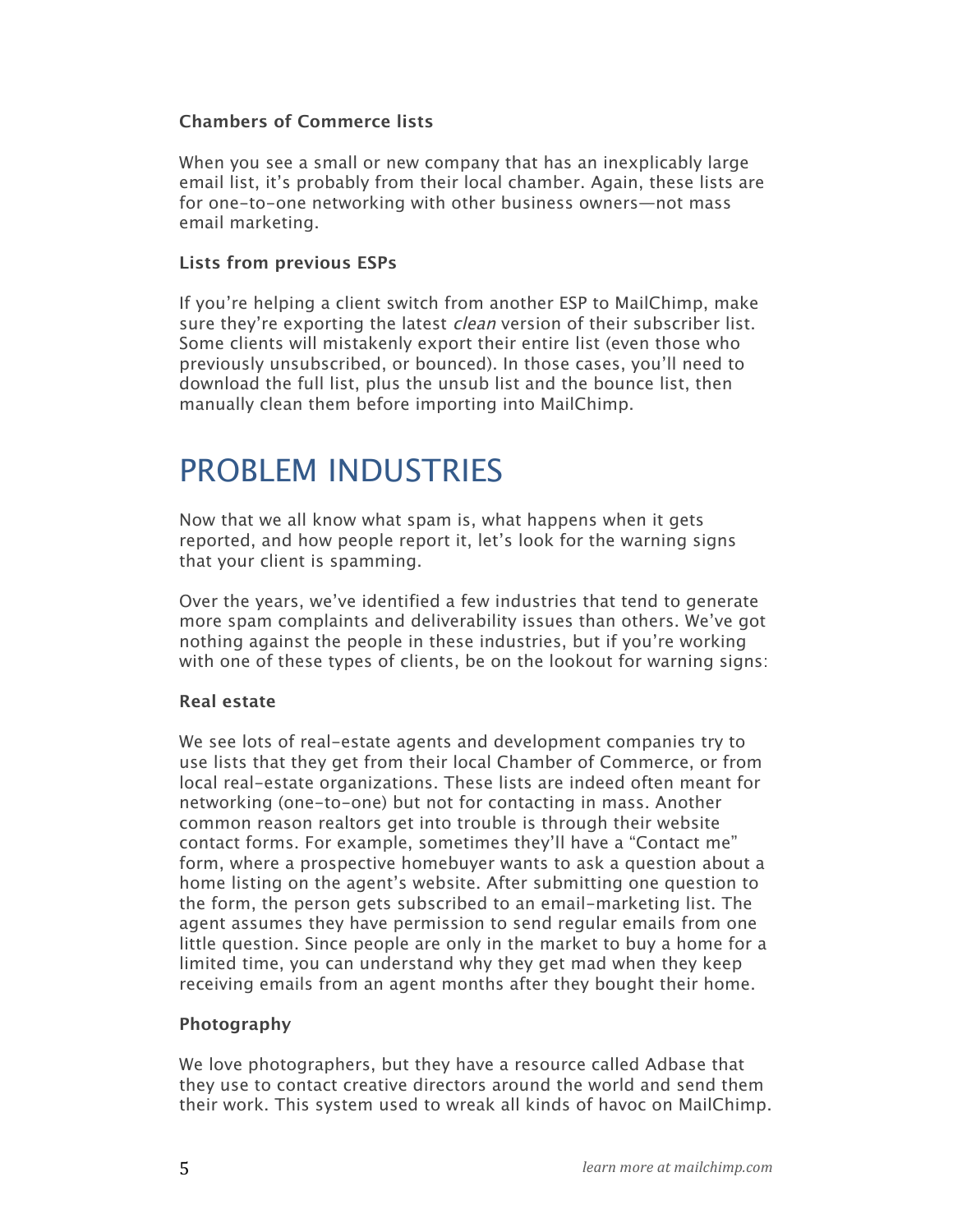Those creative directors signed up to Adbase—not those photographers' email lists. Lately we've seen fewer problems, and we think it's because Adbase introduced their own emailer service. Lesson learned: If you're going to buy or rent an email list, whomever you sold you the list should do the emailing.

#### **Video games**

Most video-game producers make the same two mistakes: They assume players who opt in for news about one game will be interested in news about a new game (but they don't even mention that old game they originally signed up for). The second mistake is that they often rebrand their companies, then send a newsletter to their list with the new branding, without ever mentioning the old company that the recipient would actually recognize.

#### **Universities and academic groups**

Remember when you took the SAT or ACT test in high school? There's a checkbox that says "Do you want to hear from colleges that might have scholarships for you?" Of course you checked the "Yes" box, and of course you gave them your contact info. Universities and academic organizations often buy those lists of students and use them for years. If you're working with a university, ask if they're sending emails to registered students, teachers, etc., or if they've purchased a list. If you're working with an alumni association, find out how old the list is.

#### **Politics**

The thing about politicians is that they like to trade lists with each other. Big politician A will endorse little politician B and give B his entire list. B sends a "vote for me, because A likes me too!" email, and the people on the A list ending up hating both of them.

## HOW TO SPOT A DIRTY LIST

Here are some red flags to watch for when your client gives you their email list:

#### **They just handed over their list.**

If they weren't protective of their list, or if they didn't at least ask you some questions about privacy, assume they're also nonchalant about email etiquette.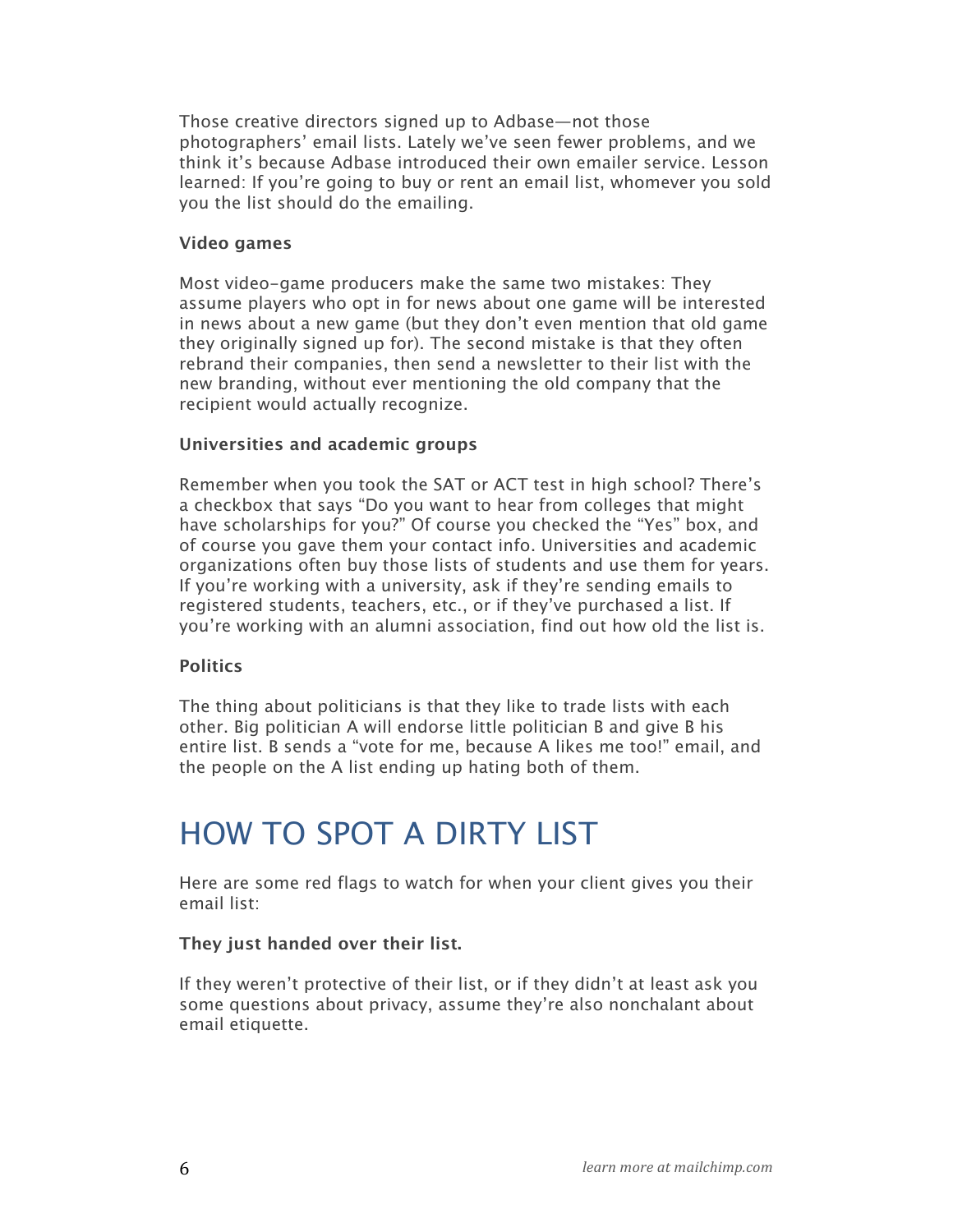#### **Unreasonably large list**

If you're dealing with a brand new, or tiny one-man business, but they give you a list of 50,000 subscribers, something obviously ain't right. It's a sure sign they bought their list. **webmaster@** 

Eyeball their list. If you see lots of "webmaster@" and "info@" and "sales@" then it's a sign they hired an intern to scrape email addresses off of websites.

#### **ALL CAPS**

If the entries on their list are in ALL CAPS, that's a sign that something's off. We've seen ALL CAPS come from data entry and OCR systems, and really old legacy databases. You've got to wonder how old this list is, because seriously—nobody stores data in ALL CAPS anymore.

#### **Overuse of the word "blast"**

If the client uses the word "blast" all the time when referring to their email marketing (as in "fax blast" and "blast to smithereens"), it's a sign they're just not very experienced with email marketing. Email marketing is not just a one‐way "push" medium like direct mail or TV. Email subscribers talk back. They also complain back. A lot.

#### **Talk about "cleaning" their email list**

In the direct-marketing world (snail mail, stamps, etc.) it's perfectly normal to take a giant old list of customer addresses and hire a company to clean it of bad addresses before spending a lot of money on postage. But if your client talks about his first email campaign in terms of cleaning, you have a problem. First of all, it tells you he's thinking of email as a cheap form of direct mail. Kind of like the people who use the word "blast" a lot. Second of all, it tells you he's got an old list. Perhaps he's been sending from their in‐house email server, and they haven't been cleaning lists and managing unsubscribes all these years. Or it could mean they've already been using another email service, which has been dutifully cleaning bouncebacks and unsubs from their list, but now they see this switch to a new ESP as an opportunity to hit the reset button. So they give you the entire list of subscribers (including those who had unsubscribed). When we catch people "cleaning" their lists via MailChimp, we shut them down with extreme prejudice. We're not cleaners, and that jeopardizes the deliverability of our servers for hundreds of thousands of customers who depend on us.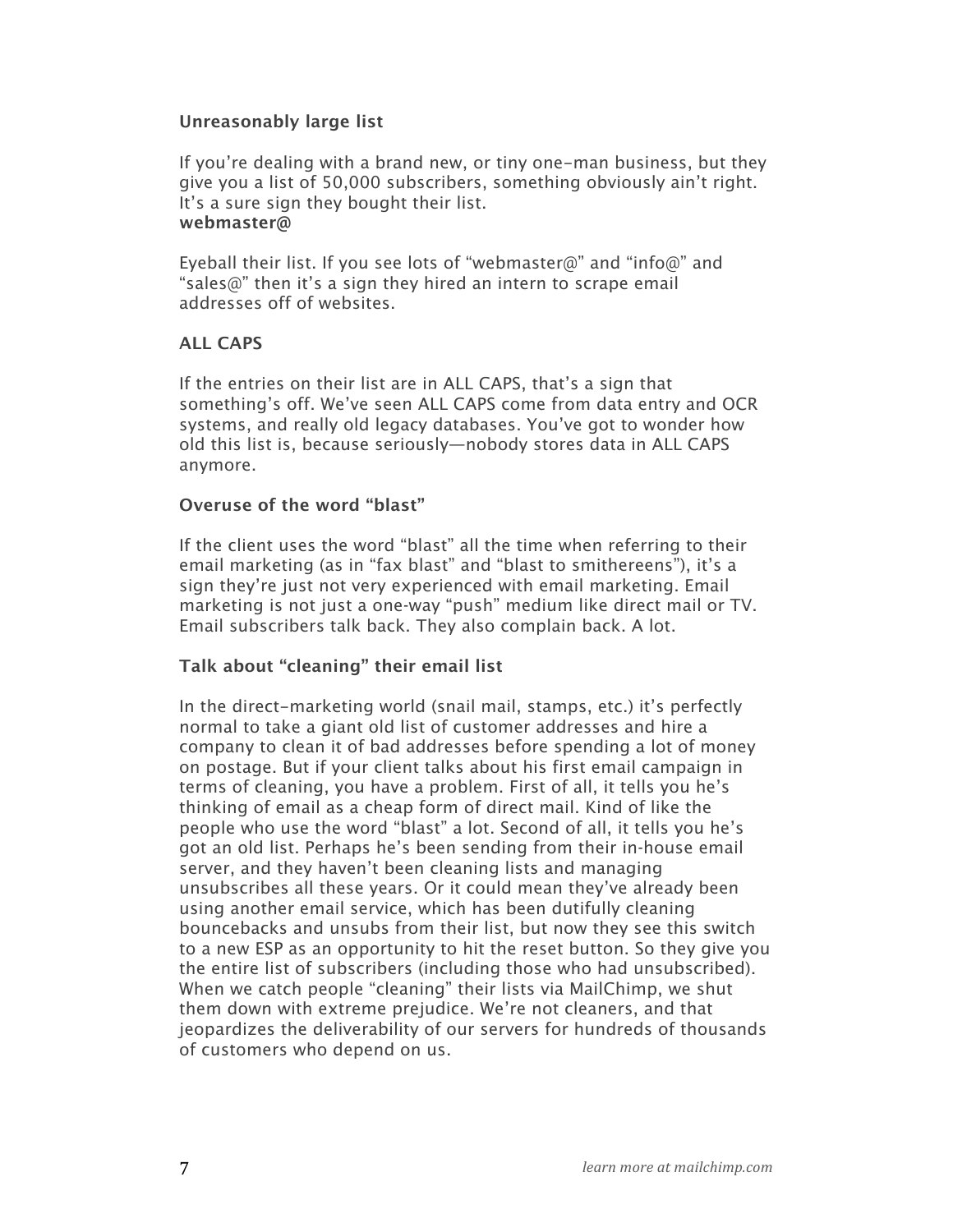# CHECK YOUR CLIENT'S REPUTATION

If your client has been sending email marketing for a while, then they probably have email-marketing reports for past campaigns that you can look at. Ask them if you can look through some of their old reports (similar to when you redesign their website and need to see their traffic logs). If you can get hold of their email campaign stats, look for:

- 1. Consistent and unusually high bounce rates (particularly hard bounces and undeliverable emails
- 2. Unusually high unsubscribe rate
- 3. Unusually low open and click rates
- 4. Excessive feedback loop complaints (if your client's ESP tracked them)

A good place to benchmark your client's email marketing stats is: http://www.mailchimp.com/articles/email\_marketing\_benchmarks\_for \_small\_business/

#### **Domain Reputation (They can run, but they can't hide.)**

Spam filters don't just track spammy keywords like "viagra" inside of emails. They track company **domain names**, too. And if spam filters start noticing lots of people reporting lots of unwanted emails that all contain the same domain name, they classify that domain as a "spamvertizer" (a company who seems to advertise with spam). So if your client gets reported for spamming, it doesn't matter if they switch their email servers around, or move to another email-marketing service (like MailChimp). Their domain names will always be blacklisted.

Some tools to check your client's domain reputation:

trustedsource.org senderbase.org (SenderBase also controls SpamCop.)

# MAYBE IT'S YOU

We've seen quite a few cases where the client had perfectly fine listmanagement practices, but the agency goofed and got them blacklisted. Here are some common mistakes agencies make with their client's email marketing:

**Rushing the job**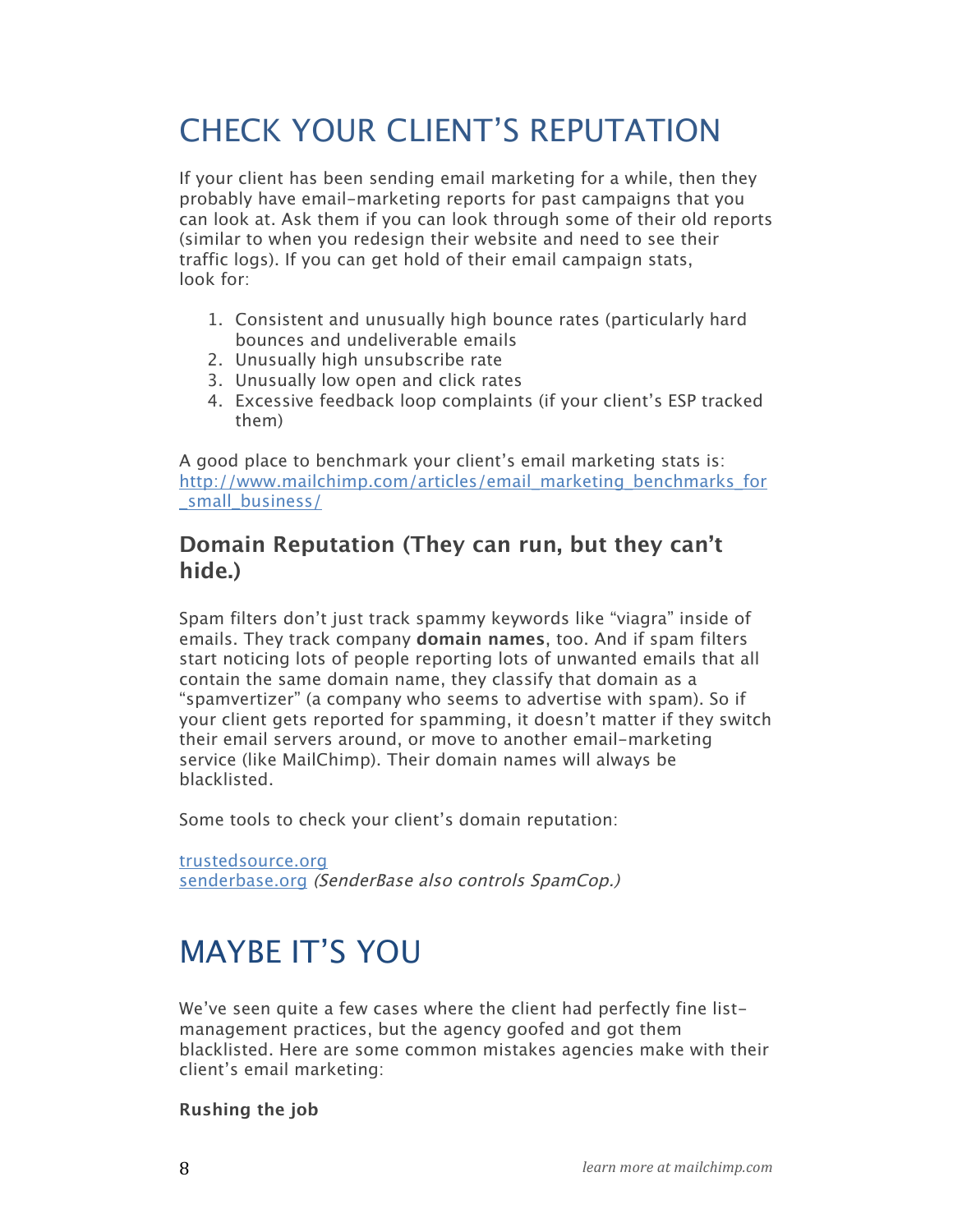An email-marketing campaign is not just about designing an email, slicing it into HTML and hitting send. You've got lists to prep, then import. You've got signup forms, unsubscribe forms, thank you pages, confirmation emails, tracking options and email accounts to set up. Plan well ahead of time, and don't think of an email-marketing campaign as an afterthought ("Your new website is live! Oh, wait—we should probably email your customers something really quick!").

#### **Image‐only email campaigns**

Usually a result of rushing the job. If you send an HTML email that's nothing but one big giant image, most spam filters will think it's "image spam" and block you. If you're lucky enough to get past spam filters, then your recipients will see a broken image (since images are turned OFF by default in most email programs). When a recipient can't see any message, guess what button they click.

#### **Too fancy‐schmancy**

Email programs are not like browsers. There are dozens of them out there. They all render HTML email differently. So you've got to keep things extremely simple when you design and code HTML email. Old fashioned tables, inline CSS, and absolutely positively no JavaScript, video, or Flash (they set off anti‐virus programs).

### CONFRONTING CLIENTS

Now you know how to tell if your client is spamming. So what happens when you find out they want to spam? How do you confront them without losing the project? Every client is different, so we'll leave that up to you. But here are some tactics we've used over the years when talking with MailChimp customers:

**Mention the FTC's CAN-SPAM laws**. Explain how the FTC fined big companies like Kodak, and they'll usually back down from risky behavior. Some people respond quickly to the threat of a lawsuit. Check it out:

mailchimp.com/blog/kodakofoto-settles-ftc-can-spam-charges/

**Don't blame the client.** If you know they purchased a list, blame the people who sold them the list: "Those guys should have known better than to sell you an email list that breaks the law…" Then find out if the list seller also has a delivery service (an email coming from them to their list will generate fewer complaints than from your client.

**Explain the concept of feedback loops**. Remind your client that they can be blacklisted just for getting a few spam complaints from their